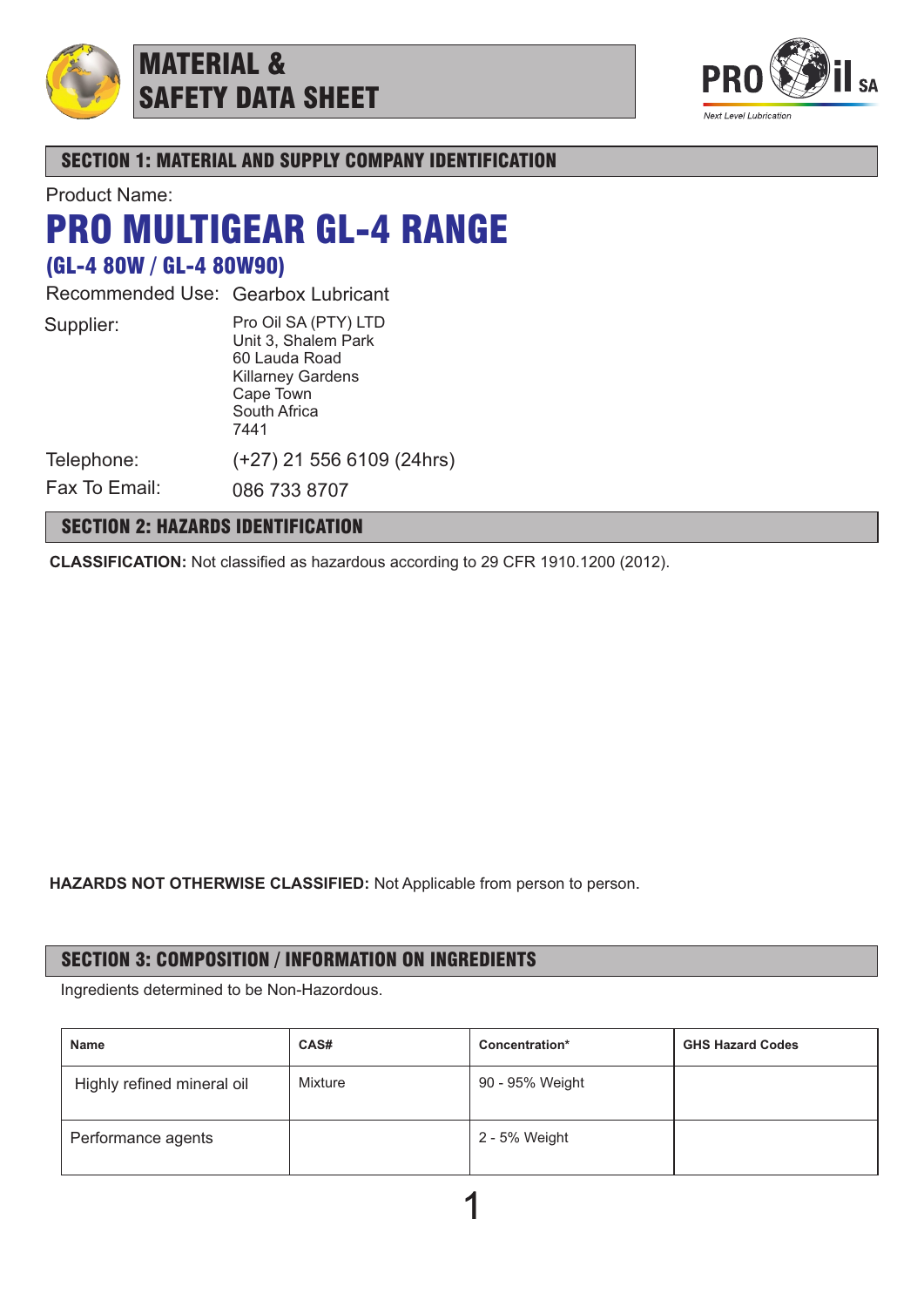

### SECTION 4: FIRST AID MEASURES

#### **INHALATION**

Remove from further exposure. For those providing assistance, avoid exposure to yourself or others. Use adequate respiratory protection. If respiratory irritation, dizziness, nausea, or unconsciousness occurs, seek immediate medical assistance. If breathing has stopped, assist ventilation with a mechanical device or use mouth-to-mouth resuscitation.

#### **SKIN CONTACT**

Wash contact areas with soap and water. If product is injected into or under the skin, or into any part of the body, regardless of the appearance of the wound or its size, the individual should be evaluated immediately by a physician as a surgical emergency. Even though initial symptoms from high pressure injection may be minimal or absent, early surgical treatment within the first few hours may significantly reduce the ultimate extent of injury.

#### **EYE CONTACT**

Flush thoroughly with water. If irritation occurs, get medical assistance.

#### **INGESTION**

First aid is normally not required. Seek medical attention if discomfort occurs.

# **NOTE TO PHYSICIAN**

None

#### SECTION 5: FIRE FIGHTING MEASURES

#### **EXTINGUISHING MEDIA**

**Appropriate Extinguishing Media:** Use water fog, foam, dry chemical or carbon dioxide (CO2) to extinguish flames.

**Inappropriate Extinguishing Media:** Straight streams of water

#### **FIRE FIGHTING**

**Fire Fighting Instructions:** Evacuate area. Prevent run-off from fire control or dilution from entering streams, sewers or drinking water supply. Fire-fighters should use standard protective equipment and in enclosed spaces, self-contained breathing apparatus (SCBA). Use water spray to cool fire exposed surfaces and to protect personnel.

**Hazardous Combustion Products:** Combustible material

# SECTION 6: ACCIDENTAL RELEASE MEASURES

#### **NOTIFICATION PROCEDURES**

In the event of a spill or accidental release, notify relevant authorities in accordance with all applicable regulations.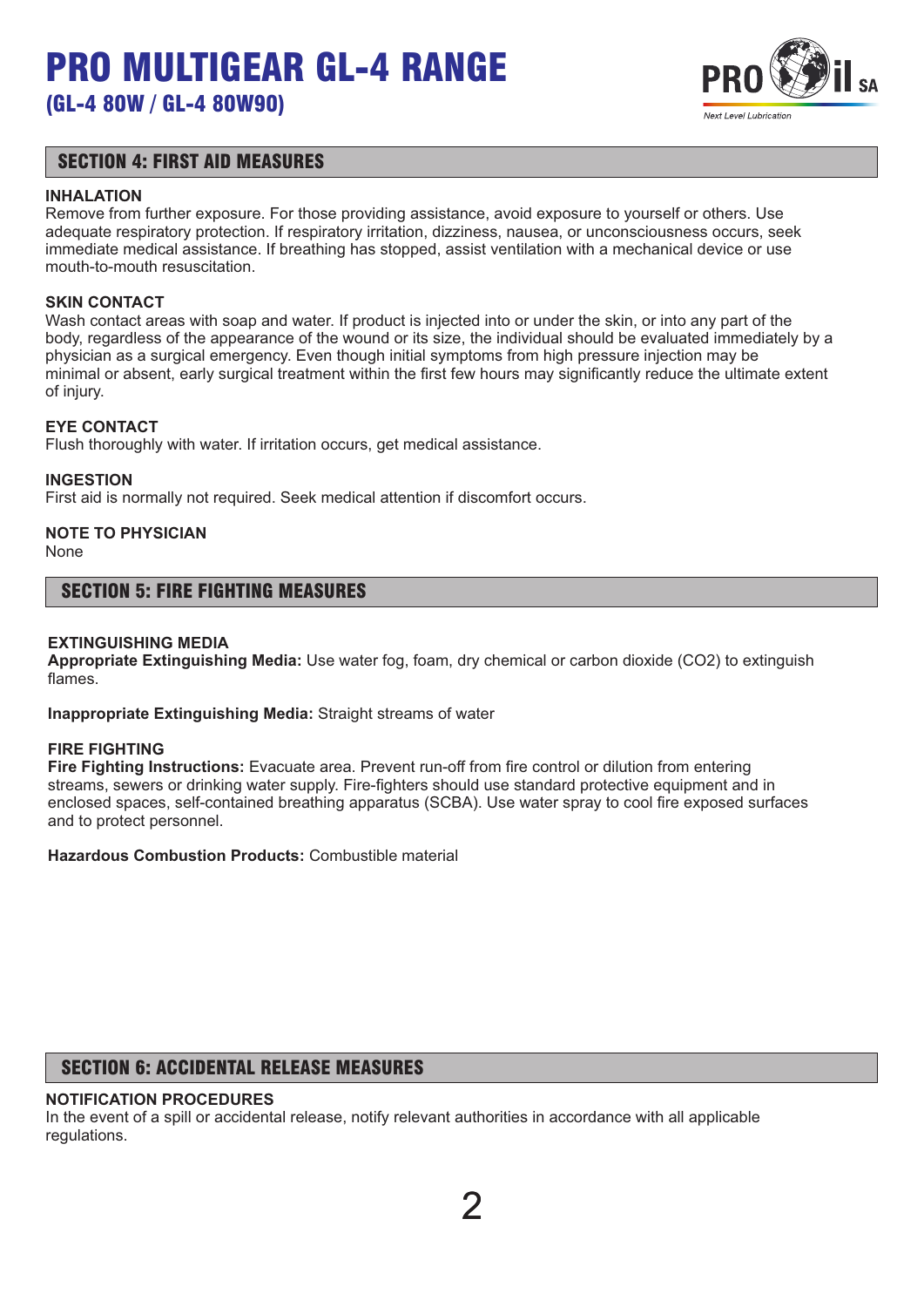

#### **PROTECTIVE MEASURES**

Avoid contact with spilled material. See Section 5 for fire fighting information. See the Hazard Identification Section for Significant Hazards. See Section 4 for First Aid Advice. See Section 8 for advice on the minimum requirements for personal protective equipment. Additional protective measures may be necessary, depending on the specific circumstances and/or the expert judgment of the emergency responders.

**For emergency responders:** Respiratory protection: respiratory protection will be necessary only in special cases, e.g., formation of mists. Half-face or full-face respirator with filter(s) for dust/organic vapor or Self Contained Breathing Apparatus (SCBA) can be used depending on the size of spill and potential level of exposure. If the exposure cannot be completely characterized or an oxygen deficient atmosphere is possible or anticipated, SCBA is recommended. Work gloves that are resistant to hydrocarbons are recommended. Gloves made of polyvinyl acetate (PVA) are not water-resistant and are not suitable for emergency use. Chemical goggles are recommended if splashes or contact with eyes is possible. Small spills: normal antistatic work clothes are usually adequate. Large spills: full body suit of chemical resistant, antistatic material is recommended.

#### **SPILL MANAGEMENT**

**Land Spill:** Stop leak if you can do so without risk. Recover by pumping or with suitable absorbent.

**Water Spill:** Stop leak if you can do so without risk. Confine the spill immediately with booms. Warn other shipping. Remove from the surface by skimming or with suitable absorbents. Seek the advice of a specialist before using dispersants.

Water spill and land spill recommendations are based on the most likely spill scenario for this material; however, geographic conditions, wind, temperature, (and in the case of a water spill) wave and current direction and speed may greatly influence the appropriate action to be taken. For this reason, local experts should be consulted. Note: Local regulations may prescribe or limit action to be taken.

#### **ENVIRONMENTAL PRECAUTIONS**

**Large Spills:** Dyke far ahead of liquid spill for later recovery and disposal. Prevent entry into waterways, sewers, basements or confined areas.

### SECTION 7: HANDLING AND STORAGE

#### **HANDLING**

Avoid eye contact and repeated or prolonged skin contact. Avoid inhalation of vapour, mist or aerosols.

#### **STORAGE**

Store in a cool, dry, well-ventilated place and out of direct sunlight. Store away from foodstuffs. Store away from incompatible materials described in Section 10. Store away from sources of heat and/or ignition. Keep container standing upright. Keep containers closed when not in use - check regularly for leaks.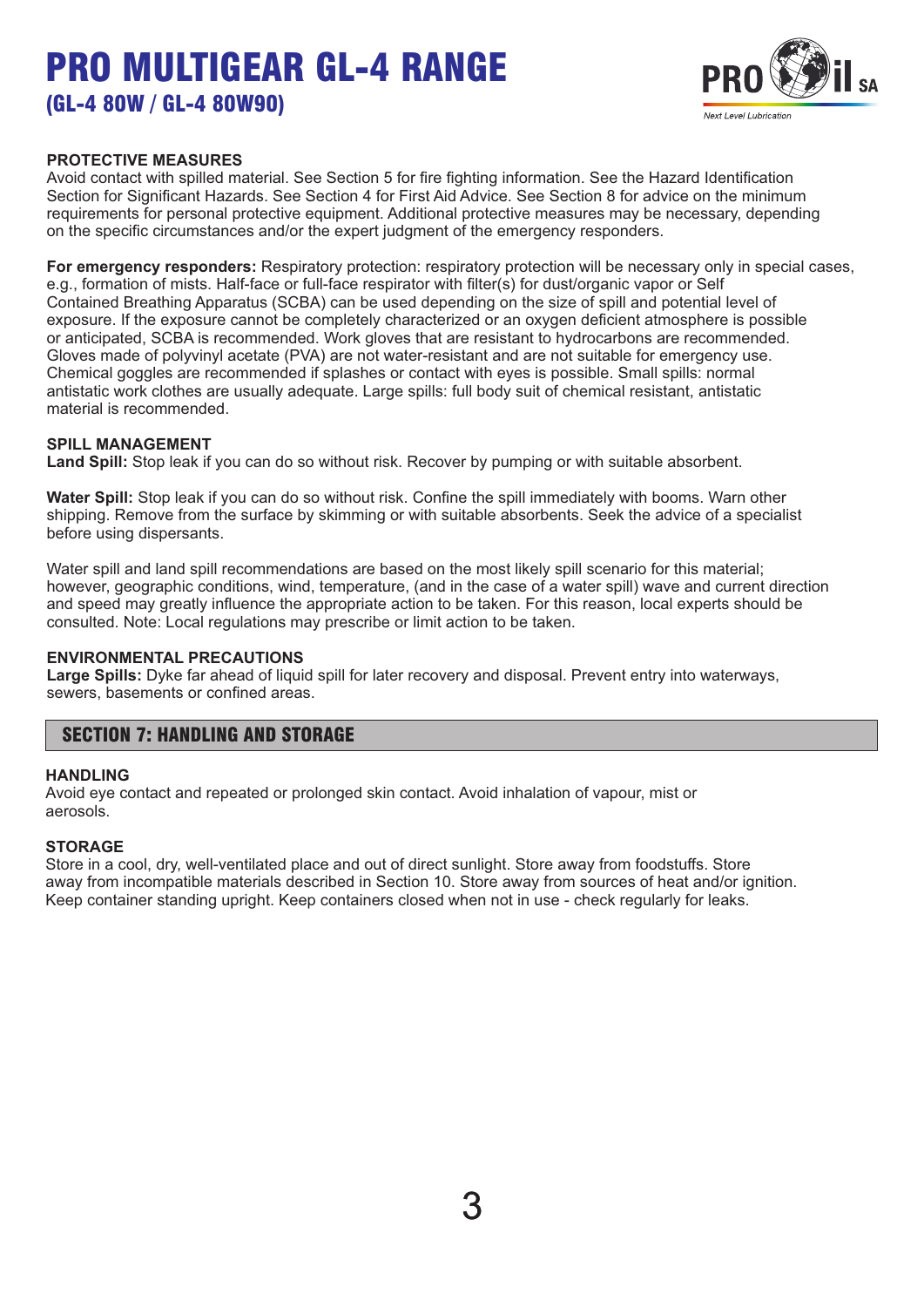

### SECTION 8: EXPOSURE CONTROL / PERSONAL PROTECTION

#### **GENERAL CONSIDERATIONS:**

Consider the potential hazards of this material (see Section 2), applicable exposure limits, job activities, and other substances in the work place when designing engineering controls and selecting personal protective equipment. If engineering controls or work practices are not adequate to prevent exposure to harmful levels of this material, the personal protective equipment listed below is recommended. The user should read and understand all instructions and limitations supplied with the equipment since protection is usually provided for a limited time or under certain circumstances.

#### **ENGINEERING CONTROLS:**

Use process enclosures, local exhaust ventilation, or other engineering controls to control airborne levels below the recommended exposure limits. Use in a well-ventilated area.

#### **PERSONAL PROTECTIVE EQUIPMENT**

Eye/Face Protection: No special eye protection is normally required. Where splashing is possible, wear safety glasses with side shields as a good safety practice.

Skin Protection: No special protective clothing is normally required. Where splashing is possible, select protective clothing depending on operations conducted, physical requirements and other substances in the workplace. Suggested materials for protective gloves include: 4H (PE/EVAL), Nitrile Rubber, Silver Shield, Viton.

**Respiratory Protection:** Determine if airborne concentrations are below the recommended occupational exposure limits for jurisdiction of use. If airborne concentrations are above the acceptable limits, wear an approved respirator that provides adequate protection from this material, such as: No respiratory protection is normally required. If user operations generate an oil mist, determine if airborne concentrations are below the occupational exposure limit for mineral oil mist. If not, wear an approved respirator that provides adequate protection from the measured concentrations of this material. For air-purifying respirators use a particulate cartridge.

Use a positive pressure air-supplying respirator in circumstances where air-purifying respirators may not provide adequate protection.

| Component                                          | Country/Agency | TWA                 | <b>STEL</b>         |       | Ceiling Notation  |
|----------------------------------------------------|----------------|---------------------|---------------------|-------|-------------------|
| Highly refined mineral oil (C15 - C50) ACGIH       |                | $5 \,\mathrm{mq/m}$ | $10 \text{ ma/m}$ 3 | $- -$ | $- -$             |
| Highly refined mineral oil (C15 - C50) New Zealand |                | $5 \text{ ma/m}$ 3  | $10 \text{ ma/m}$ 3 | $- -$ | $\hspace{0.05cm}$ |

Consult local authorities for appropriate values.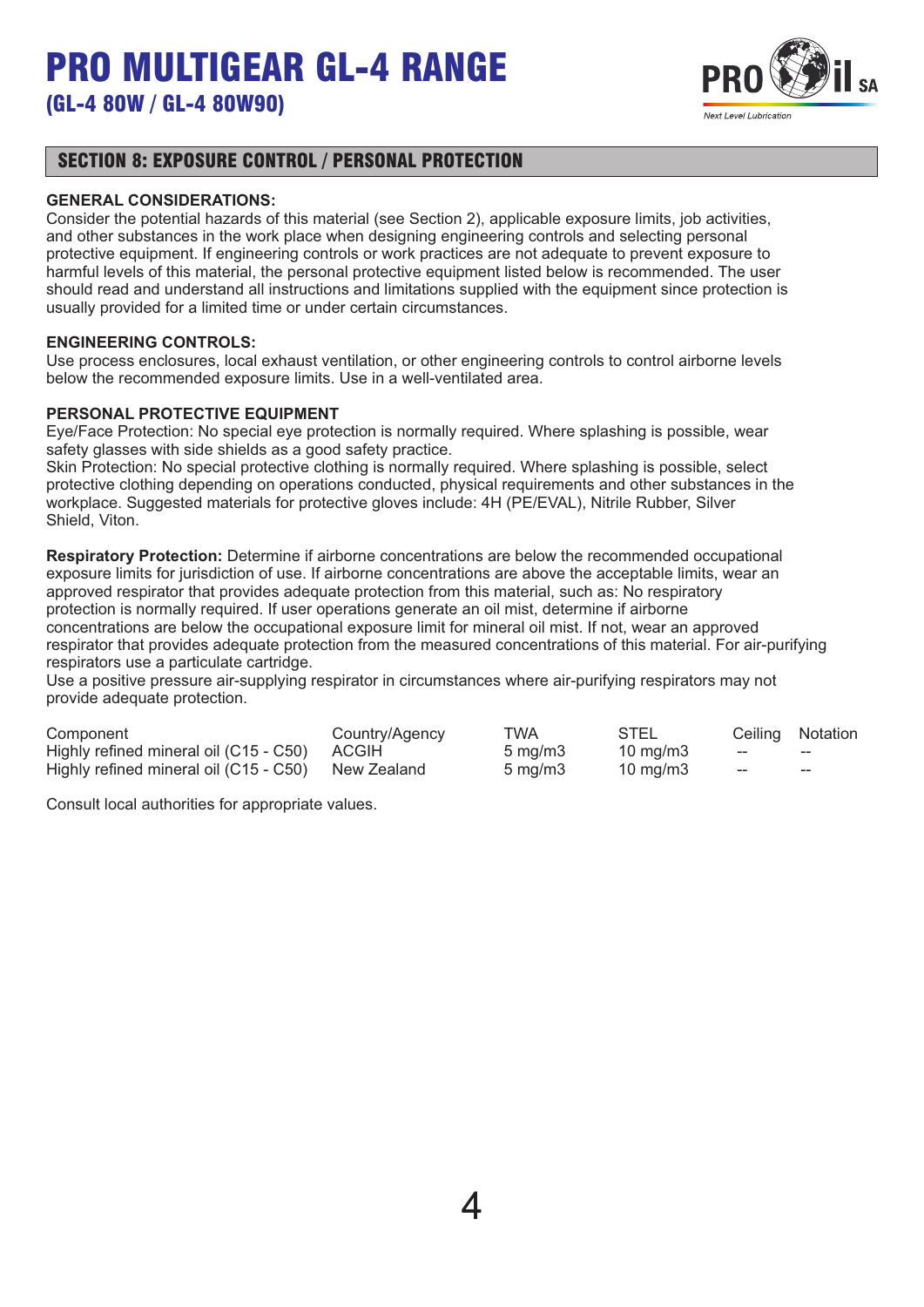

### SECTION 9: PHYSICAL AND CHEMICAL PROPERTIES

**Note: Physical and chemical properties are provided for safety, health and environmental considerations only and may not fully represent product specifications. Contact the Supplier for additional information.**

#### **GENERAL INFORMATION**

Physical State: Liquid Colour: Amber Odour: Faint / Mild

#### **IMPORTANT HEALTH, SAFETY, AND ENVIRONMENTAL INFORMATION**

Density (at 15 °C): 0.885 - 0.893kg/l Flammability (Solid, Gas): N/A Flash Point: 190 °C - 220°C Flammable Limits (Approximate volume % in air): N/A Autoignition Temperature: >350°C Boiling Point / Range: 320°C Vapour Density (Air = 1): N/D Vapour Pressure (20°C): N/D Evaporation Rate (n-butyl acetate = 1): N/D pH: N/A Solubility: Insoluble in water; Soluble in hydrocarbons Viscosity@ 100°C: 10.5 - 18 mm<sup>2</sup>/s

Oxidizing Properties: See Hazards Identification Section.

#### **OTHER INFORMATION**

Pour Point: -22°C Freezing Point: N/A Melting Point: N/D

# SECTION 10: STABILITY AND REACTIVITY

STABILITY: Material is stable under normal conditions.

CONDITIONS TO AVOID: Excessive heat. High energy sources of ignition.

INCOMPATIBLE MATERIALS: Strong oxidisers

HAZARDOUS DECOMPOSITION PRODUCTS: Oxides of carbon and nitrogen, smoke and other toxic fumes

POSSIBILITY OF HAZARDOUS REACTIONS: No known hazardous reactions.

### SECTION 11: TOXICOLOGICAL INFORMATION

No adverse health effects expected if the product is handled in accordance with this Safety Data Sheet and the product label. Symptoms or effects that may arise if the product is mishandled and overexposure occurs are:

#### **Acute Effects**

**Inhalation:** Material may be an irritant to mucous membranes and respiratory tract. **Skin contact:** Contact with skin may result in irritation.

5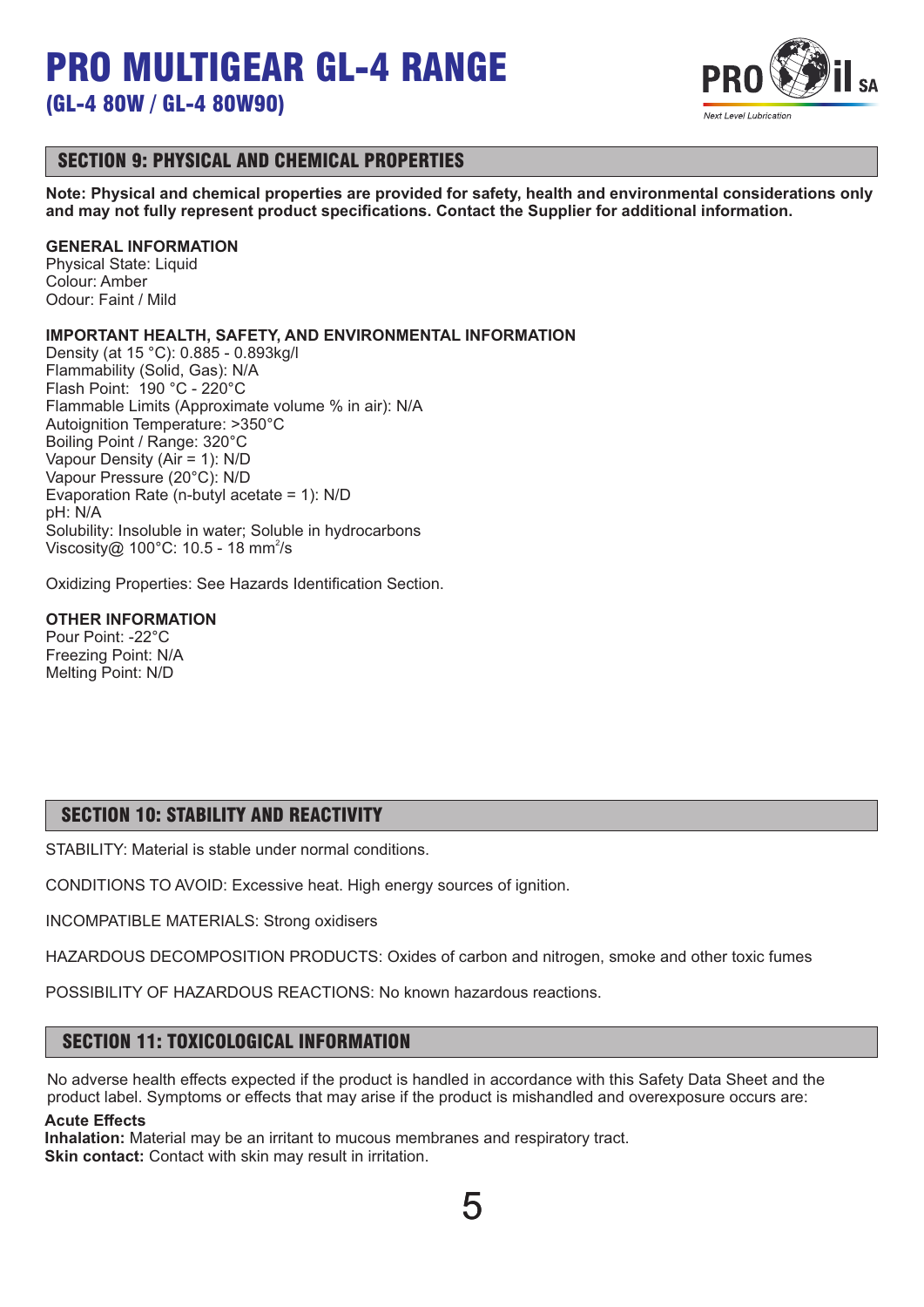# PRO MULTIGEAR GL-4 RANGE

# (GL-4 80W / GL-4 80W90)



**Ingestion:** Swallowing can result in nausea, vomiting and irritation of the gastrointestinal tract. **Eye contact:** May be an eye irritant.

Acute toxicity

**Inhalation:** This material has been classified as non-hazardous. Acute toxicity estimate (based on ingredients): LC50  $>$  20.0 mg/L for vapours or LC50  $>$  5.0 mg/L for dust and mist or LC50  $>$  5,000 ppm gas

**Skin contact:** This material has been classified as non-hazardous. Acute toxicity estimate (based on ingredients): >5,000 mg/Kg bw

**Ingestion:** This material has been classified as non-hazardous. Acute toxicity estimate (based on ingredients): >5,000 mg/Kg bw

**Corrosion/Irritancy:** Eye: this material has been classified as not corrosive or irritating to eyes. Skin: this material has been classified as not corrosive or irritating to skin.

**Sensitisation:** Inhalation: this material has been classified as not a respiratory sensitiser. Skin: this material has been classified as not a skin sensitiser.

**Aspiration hazard:** This material has been classified as non-hazardous.

**Specific target organ toxicity (single exposure):** This material has been classified as non-hazardous.

**Chronic Toxicity**

**Mutagenicity:** This material has been classified as non-hazardous.

**Carcinogenicity:** This material has been classified as non-hazardous.

**Reproductive toxicity (including via lactation):** This material has been classified as non-hazardous.

**Specific target organ toxicity (repeat exposure):** This material has been classified as non-hazardous.

### SECTION 12: ECOLOGICAL INFORMATION

#### **Avoid contaminating waterways.**

**Acute aquatic hazard:** This material has been classified as non-hazardous. Acute toxicity estimate (based on ingredients): >100 mg/L

**Long-term aquatic hazard:** This material has been classified as non-hazardous. Non-rapidly or rapidly degradable substance for which there are adequate chronic toxicity data available OR in the absence of chronic toxicity data, Acute toxicity estimate (based on ingredients): >100 mg/L, where the substance is not rapidly degradable and/or BCF  $<$  500 and/or log Kow  $<$  4.

**Ecotoxicity in the soil environment:** This material has been classified as non-hazardous.

**Ecotoxicity to terrestrial vertebrates:** This material has been classified as non-hazardous.

**Ecotoxicity to terrestrial invertebrates:** This material has been classified as non-hazardous.

**Ecotoxicity:** No information available.

**Persistence and degradability:** No information available.

**Bioaccumulative potential:** No information available.

**Mobility:** No information available.

### SECTION 13: DISPOSAL CONSIDERATIONS

Disposal recommendations based on material as supplied. Disposal must be in accordance with current applicable laws and regulations, and material characteristics at time of disposal.

#### **DISPOSAL RECOMMENDATIONS**

The generation of waste should be avoided or minimized wherever possible. Significant quantities of waste product residues should not be disposed of viathe foul sewer but processed in a suitable effluent treatment plant. Dispose of surplus and non-recyclable products via a licensed waste disposal contractor. Disposal of this product, solutions and any by-products should at all times comply with the requirements of environmental protection and waste disposal legislation and any regional local authority requirements. Waste packaging should be recycled. Incineration or landfill should only be considered when recycling is not feasible. This material and its container must be disposed of in a safe way. Care should be taken when handling emptied containers that have not been cleaned or rinsed out.

**Empty Container Warning:** Empty Container Warning (where applicable): Empty containers may contain residue and can be dangerous. Do not attempt to refill or clean containers without proper instructions. Empty drums should be completely drained and safely stored until appropriately reconditioned or disposed. Empty containers should be taken for recycling, recovery, or disposal through suitably qualified or licensed contractor and in accordance with governmental regulations. DO NOT PRESSURISE, CUT, WELD, BRAZE, SOLDER, DRILL, GRIND, OR EXPOSE SUCH CONTAINERS TO HEAT, FLAME, SPARKS, STATIC ELECTRICITY, OR OTHER SOURCES OF IGNITION. THEY MAY EXPLODE AND CAUSE INJURY OR DEATH.